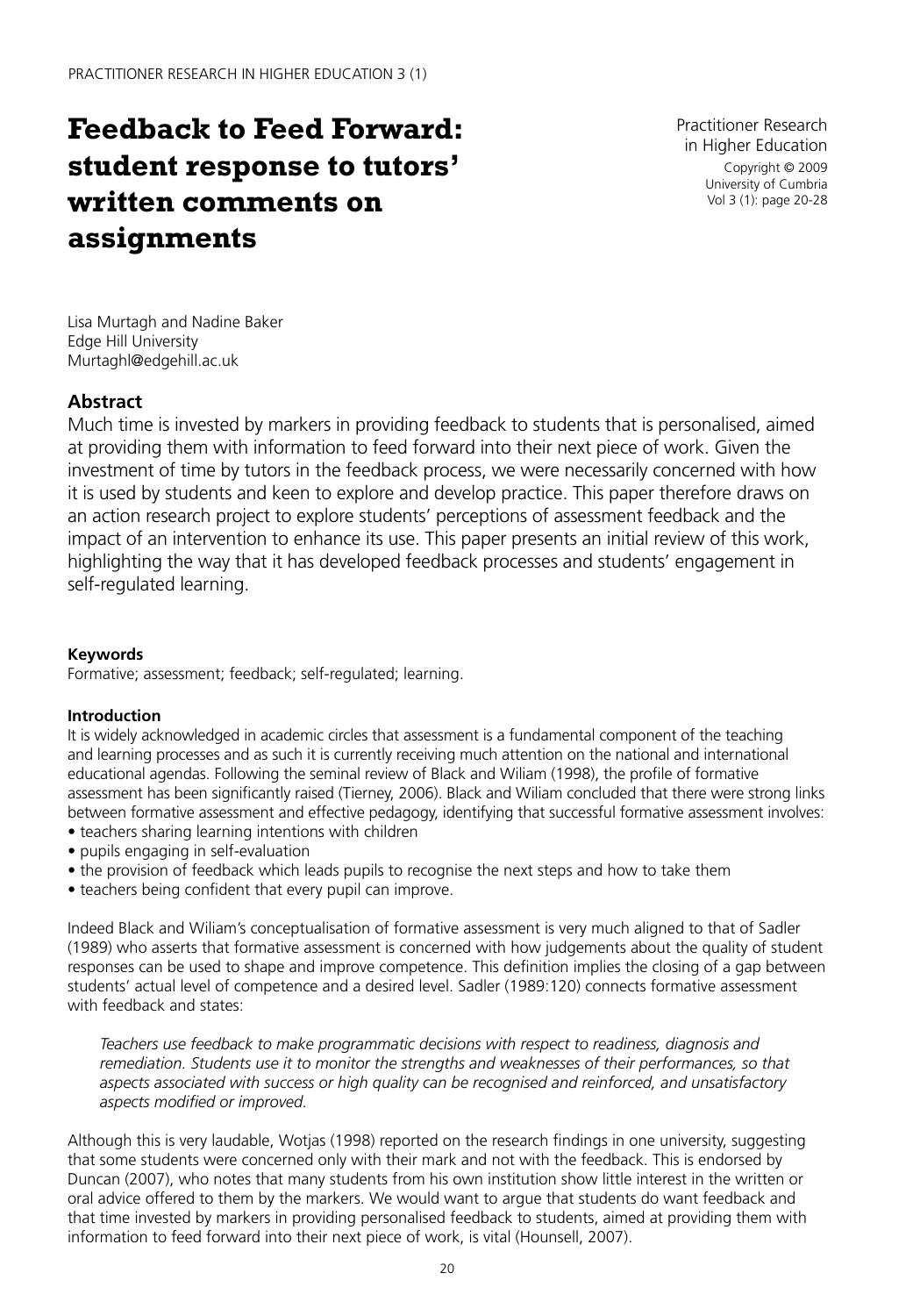Nevertheless, given the concerns raised with regard to students' use of assessment feedback and our own realisation, that we seem to have little comprehension of students' use and understanding of assessment feedback, it was deemed appropriate to investigate these matters and identify an appropriate feedback strategy which also involved the students in developing their metacognitive behaviour. This interest also stemmed from evidence that although there although there is a growing research interest in the use of formative assessment feedback (Ecclestone, 1998), there is a need for further investigations with regard to students' perspectives (Higgins et al., 2002).

The aim of this paper, therefore, is to illuminate the initial findings of a study designed to investigate student perceptions of a range of feedback strategies, following the introduction of an intervention strategy.

At the outset of the study, we reflected on the assessment and feedback processes across our degree programme and it became evident that our main technique is, arguably, very linear (Figure 1).



**Figure 1** A linear approach to assessment and feedback

In such an assessment and feedback model, the engagement of the students is minimal. As illustrated by Figure 1, student engagement is very much dependent upon the individual who, having engaged in the set task, may choose to seek support from tutors or peers or may work entirely independently. The point is that there are no specific opportunities to engage students in self and peer assessment and, on receipt of written feedback, as illustrated by the model, it is anticipated that students reflect on feedback.

The model in which we were immersed was very much tutor-driven, yet much research associated with assessment and feedback promotes student engagement. Nicol and Macfarlane-Dick (2006), for example, identify that in higher education over the last two decades, there has been a shift in thinking about the student learning process. We have moved from considering student learning as simple acquisition, based on teacher transmission, to considering learning as a process whereby students are actively engaged in constructing their own knowledge. Arguably, however, our current assessment and feedback processes do not mirror such a conceptualisation, rather:

Teachers 'transmit' feedback messages to students about what is right or wrong in their academic work, about its strengths and weaknesses, and students use this information to make subsequent improvements. Nicol and Macfarlane-Dick (2006:200)

Yet a central argument of Nicol and Macfarlane-Dick is that, in higher education, formative assessment and feedback should be used to empower students as self-regulated learners, because, in theory, they should help develop 'deep learning' (Biggs, 1999). The term self-regulated learning is used here to emphasise the emerging autonomy and responsibility of students with regard to their own learning. It is consistent with Bandura's (1986) conceptualisation of self-regulation, whereby it involves three interrelated processes; selfobservation, self-evaluation, and self-reaction. An implication, therefore, is that for formative assessment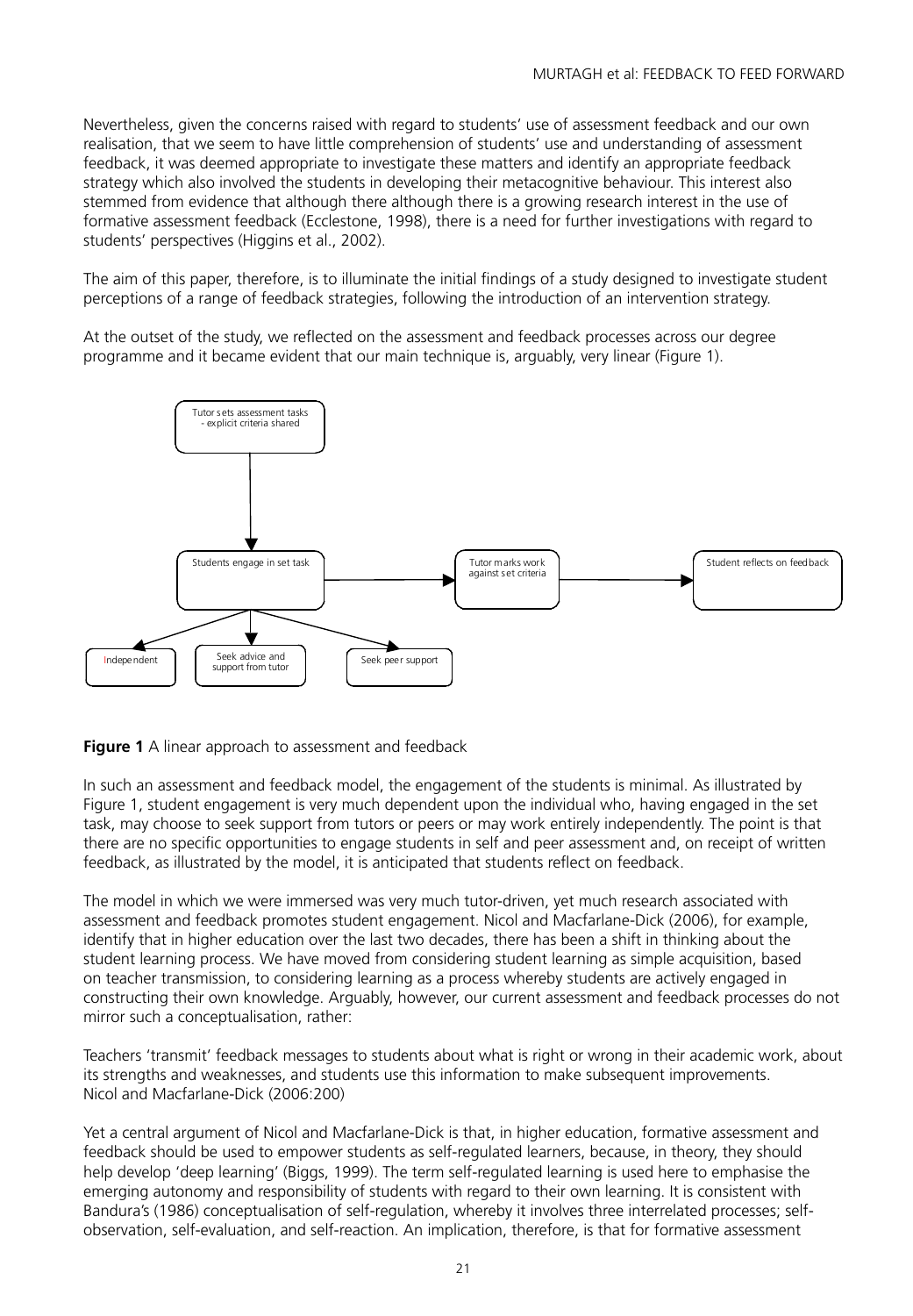to impact upon learning, students must 'connect' with it (Higgins et al., 2002). We were therefore keen to explore our practice, to understand if students do 'connect' with any of our feedback strategies and to seek an opportunity for development.

To instigate the investigation, a questionnaire based upon the Higher Education Academy's 2004 SENLEF (student-enhanced learning through effective feedback) project was designed. Questionnaires were distributed to 125 final year students studying for a BA honours degree in primary education with Qualified Teacher Status and 121 responses were yielded. The questionnaire was designed to investigate their perceptions of a range of feedback strategies that had been employed across the programme and fundamentally, to investigate what they perceived to be the main strengths and areas for development. The questionnaire consisted of open-ended questions designed to encourage rich responses from the students (Coolican, 1994).

A content analysis of the data revealed a number of themes that were illuminative in developing our understanding of how students understand and use feedback, and fundamentally, resulted in us questioning our current practice.

#### **Oral feedback**

Evidence from the questionnaires highlighted that, although tutors provide a variety of feedback to students, 72% of the respondents commented that oral feedback following lesson observations of their teaching was the most valuable. In order to meet the standards for Qualified Teacher Status, the students involved in this questionnaire are required to undertake teaching placements in schools to develop their teaching and learning skills. Students are observed during teaching placements with a view that the observation will generate a discourse about teaching and learning. The rationale for this is for students, teachers and tutors to discuss the main strengths and areas of development in a student's practice, with a view to setting targets.

Such a dialogue takes place immediately following a taught lesson, to allow students to begin to develop their targets as soon as possible. In addition, it is an expectation during such discussions that all parties have a 'voice', the notion being that the students have a part to play in unravelling their practice in order to develop it and ensuring that they do not develop, as Yorke (2003) identifies, 'learned dependence'. The students' responses raised to consciousness the possibility of adopting the principle of providing opportunities for a focused discussion about academic performance, similar to that which occurs during school placements.

#### **Written feedback**

Seventy per cent of the responses indicated that written feedback is used to inform and improve future work. The indication from the questionnaire is that students at our institution seek to utilise written feedback in order to improve future work, yet although this is highly positive, there remains a large proportion of students, 22%, who rarely look at and therefore do not act upon written feedback. The results from the questionnaire endorse the literature on feedback that reveals that students are often dissatisfied with the feedback they receive, in terms of lack of specificity with regard to how to improve (James, 2000); it being difficult to understand (Chanock, 2000); and, as James (2000) identifies, it may have potentially negative effects on students' self-confidence and motivation. For example, students were asked to identify an example of feedback which they believe is not useful and in response to this, some students commented as follows:

*When it does not tell you how to improve.*

*Telling me what I have written but with no constructive comments.*

*Written feedback I cannot read. Feedback which is similar to everyone else's and not specific to me.*

*Tutor's personal views on what issues they believe are important that are not to you.* 

*Negative feedback given in a way that makes you feel devalued.*

*If it is always negative – low self esteem = no motivation.*

*Negative followed by negative – makes you feel you can't do anything right.*

*Negative feedback – when you're trying hard but you get 'put down'.*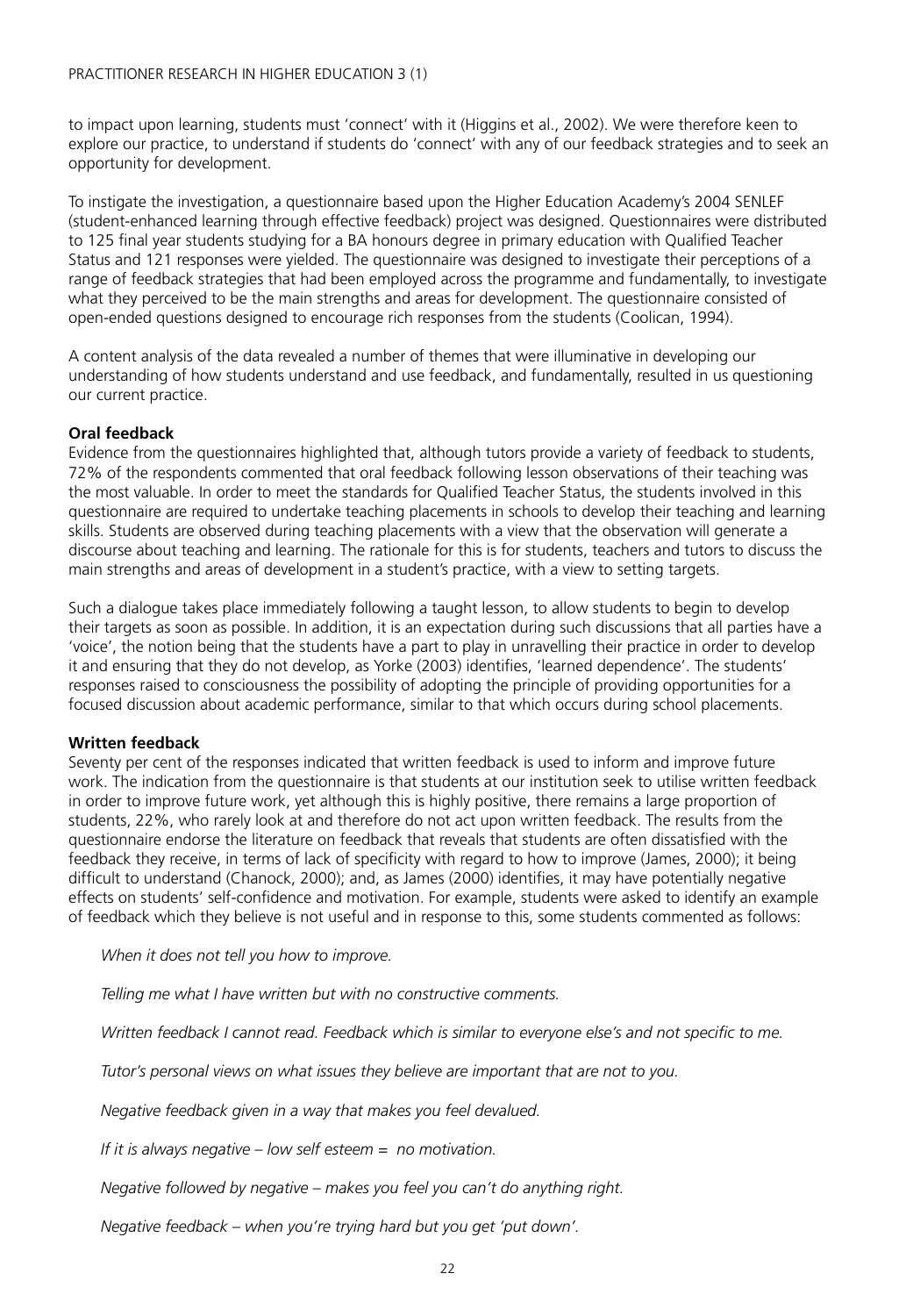The data, in summary, indicates that students welcome written feedback which they can act upon and that serves to improve practice. However, the results also indicate that not all written feedback is useful or of a rich, formative nature. This concern caused us to consider how we could enhance our strategies for providing quality feedback to trainees.

On the basis of the findings that trainees welcomed rich written feedback and oral discussions about their practice, a specific intervention strategy was put into place. The rationale for this was threefold, aimed at engaging students in the feedback process (including raising students' self esteem and therefore motivation); capturing those who 'rarely do anything with feedback' and empowering students as self-regulated learners. Higgins et al. (2001) advocate discussions between students and tutors about tutor expectations. Mindful of this and the positive responses from the students regarding lesson observations and discussions, a small-scale action research initiative was put into place.

#### **The intervention strategy**

The intervention strategy became focused on the implementation of a feedback discourse opportunity, whereby one-to-one tutorials with all Year 1 students took place.

The tutorial was structured in the following way:

- Students received traditional written feedback on an assignment,
- Students were asked to prepare for a tutorial by:
- identifying any aspects of the feedback they did not understand
- preparing the questions they would like to ask, either in relation to the feedback or in relation to their next assessment
- identifying their targets/goals for development in order to progress their skills of academic writing.

The rationale for introducing the tutorials was to move to a model of assessment and feedback which was more cyclical and which actively engaged the students.

The 'adapted' linear approach to assessment and learning (Figure 2) demonstrates that students have a role to play in the feedback process, actively engaging with the feedback to set targets and being involved in a feedback discourse with tutors in order to impact positively on future work. The underlying principle is that such an approach would aid students in achieving learning goals because they understand the goals, have some ownership of them and are able to assess progress (Sadler, 1989).



**Figure 2** An adapted linear approach to assessment and learning

To evaluate the effectiveness of the intervention a Likert scale questionnaire was distributed to the full Year 1 cohort (221 students), yielding 158 responses, to gain an overview of students' perceptions of a range of feedback in light of their experiences.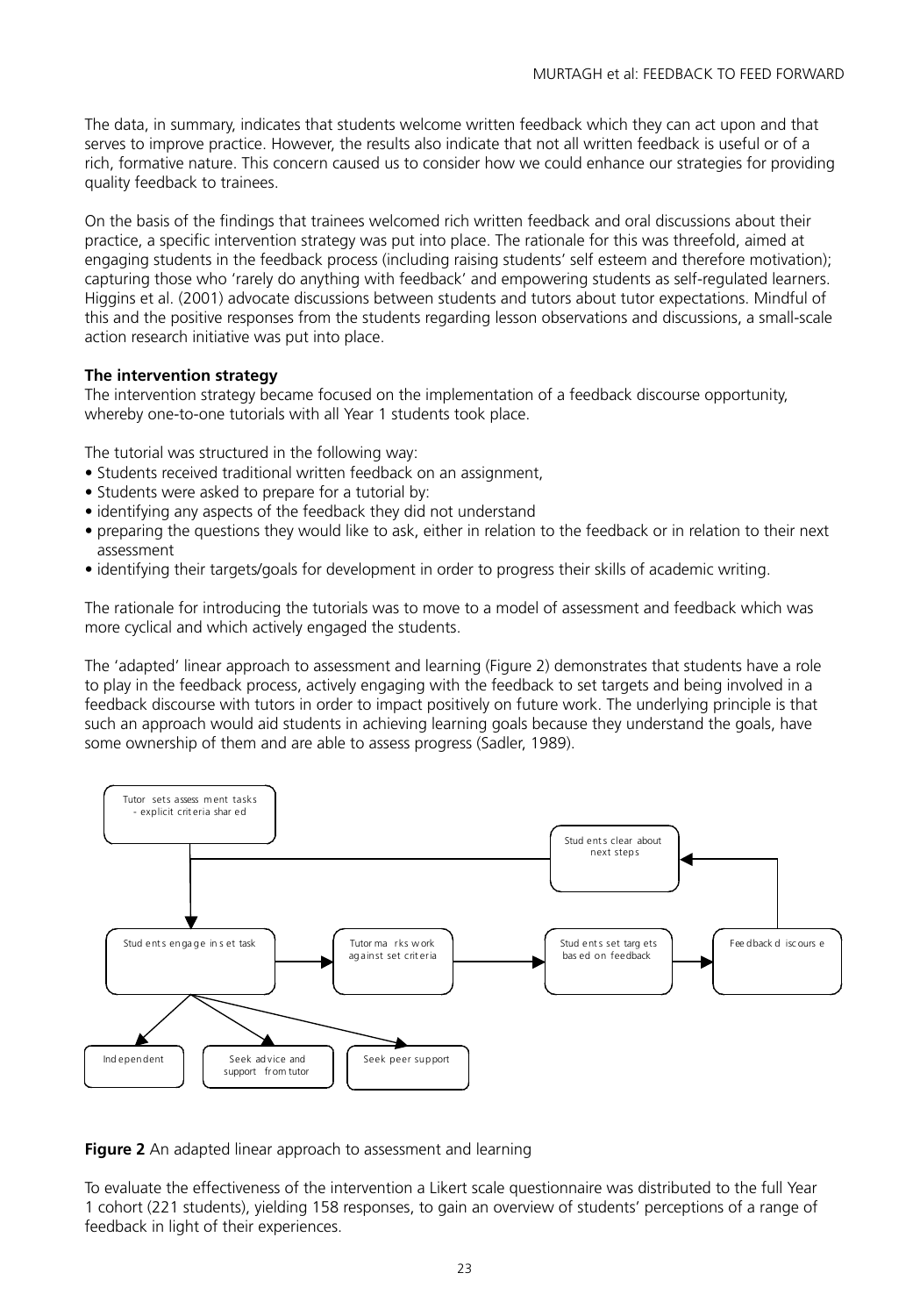Furthermore marks for a subsequent assignment were gathered to investigate the potential impact of the intervention. It is worth noting, however, that potential changes to student performance may not be solely attributed to the intervention. Nevertheless, for illustrative purposes we were concerned with investigating any interesting phenomena.

In addition to the questionnaire, we capitalised on an opportunity to engage in a 'focused conversation' (Nutbrown, 1999 cited in Clough and Nutbrown, 2002) with two students from the cohort. This took place following the one-to-one tutorials, as we were keen to capitalise on an opportunity for two students to talk about the full range of feedback experiences. The two students had received contrasting marks on the assignment. 'Alison' had received a high award in the 2:1 class band (68%), and 'Becca' a low third-class mark (42%). It is important to note, however, that although the focused conversation with Alison and Becca provided rich and relevant data, it came at a cost. One, for instance, is generalisability. The approach illustrates what happened in two particular contexts, but not necessarily what will or must happen.

#### **Students' perceptions of feedback**

Students were invited to rate the effectiveness of the following methods of assessment feedback that they had experienced.

| Question                                                    |    | <b>Scores</b> |     |     |     |  |
|-------------------------------------------------------------|----|---------------|-----|-----|-----|--|
|                                                             |    | 2             | 3   | 4   |     |  |
| Q1 Written feedback on cover sheet                          | 0% | 3%            | 22% | 59% | 16% |  |
| Q2 Annotations on assignment                                | 0% | 4%            | 32% | 47% | 16% |  |
| Q3 Highlighted criteria grid                                | 2% | 6%            | 40% | 26% | 26% |  |
| Q4 Personal reflection and target setting prior to tutorial | 2% | 0%            | 37% | 45% | 16% |  |
| Q5 One-to-one tutorial                                      |    | $1\%$         | 13% | 45% | 38% |  |

**Table 1** Students' scores to indicate the effectiveness of assessment feedback methods

Key: 1 – not at all effective; 5 – highly effective

Perhaps the most illuminative aspect of the questionnaire was that it revealed explicitly that the students very much welcome all of the feedback strategies that are employed across the programme, with low ranking responses relating, in the main, to the use of the highlighted grid (an in-house level descriptor grid, based on the sector level descriptors) and annotations on work. This was further elaborated on by Alison and Becca, who discussed the difficulty in interpreting the marking symbols used by tutors:

*I think that (annotations on written work) was the least successful one, only because I didn't know what some of the annotations were for. We knew 'sp' was spelling but 'ww'?? I asked the tutor this in the tutorial, it's 'wrong word'.*

(Alison)

It is also worth noting that low ranking scores related to the one-to-one tutorial came from students who, at the time of collating the data, had not had the tutorial due to tutor absence. The overall indication, however appears to be that the current Year 1 cohort of students at our institute welcome a majority of the feedback that they receive and find it to be 'effective'. For example, the students commented on the questionnaires that written comments were:

*Really useful.*

*Really helpful to have targets set for you and to work on.*

*It was useful to know where I was and some tutors noted where I needed to add more information*.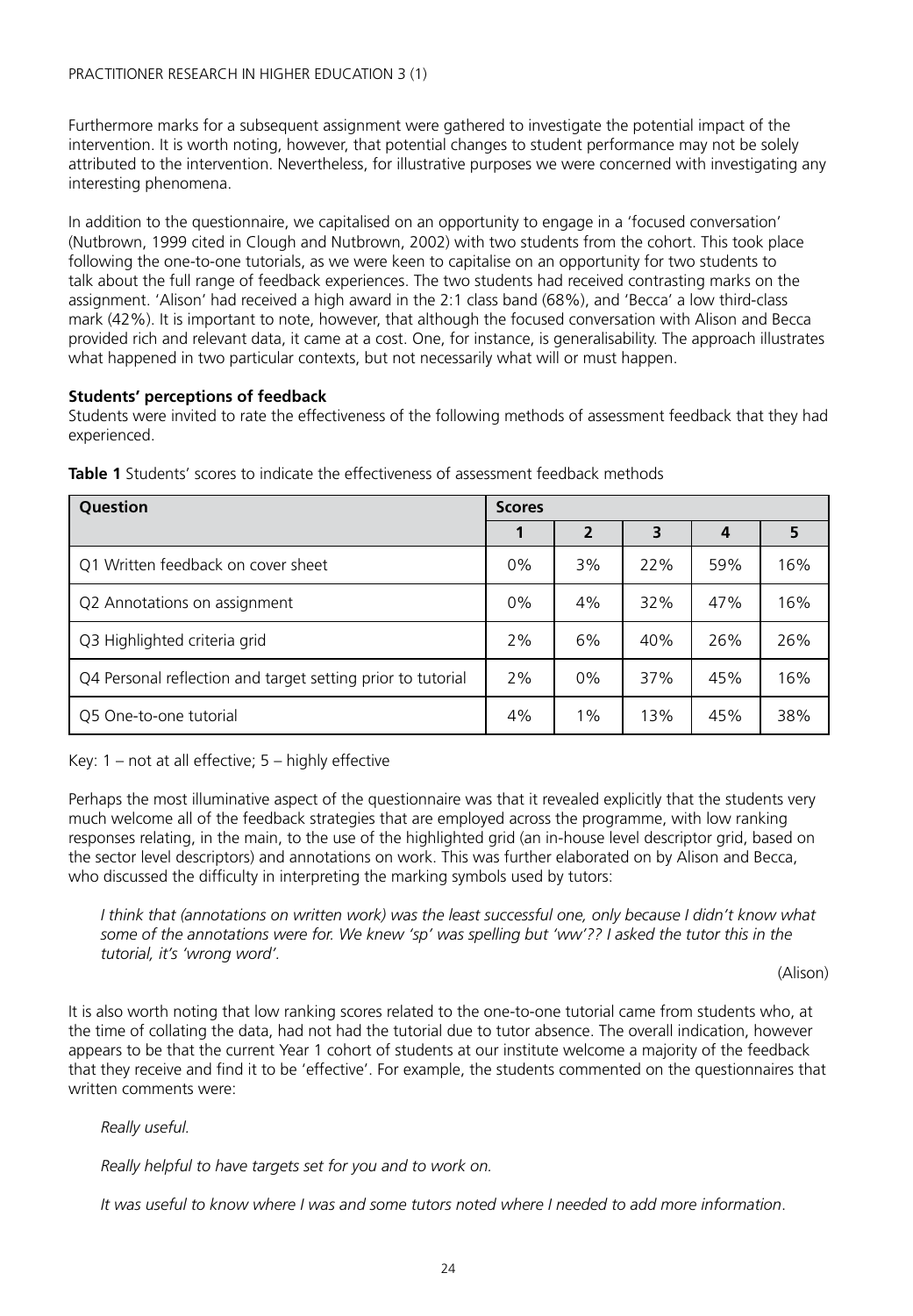And during the discussion with Alison and Becca, they both indicated that they used feedback to set targets and to impact upon future work. For example:

*She [the tutor], gave me 'next steps' on the feedback sheet and I used these to make targets. We brought the targets with us to the tutorials and [the tutor] went through everything.*

(Alison)

*I read my written feedback and annotations, and on my maths one I feel I did better… I was more analytical… I was told to be more analytical…I've gone more in-depth on this maths one and tried to explain what I mean more.* 

(Becca)

Notably, however, the one-to-one tutorials were rated significantly higher than all of the other feedback strategies employed, with 83% responses rating the tutorials with a 4+, with 38% of this rating being awarded a 5. This appears to imply that the students welcomed the intervention, and comments from the questionnaires indicate that the student perceived them as advantageous because they:

- provided reassurance
- improved confidence and boosted self-esteem
- could address problems
- could ask questions
- have written comments explained
- were specific and 'personal' to the individual student.

For example:

*I found the one-to-one tutorials useful and a good opportunity to talk about issues and to generally have reassurance about how I was doing.*

*It improved my confidence and self-esteem, I know what to work on and how things can be improved.*

*Very effective to explain written comments and annotations and clarify any misconceptions.*

This was also endorsed during the focused conversation, and Alison stated:

*For me I found the it was the one-to-one tutorial that was the best, I found it really effective I think because the tutor was really nice and it was motivating, it gave me confidence really as she really talked to me about how to move on… if it's on the cover sheet you see it as bad points and you think, oh no!*

It is interesting to note, however, that tutors did report an adverse effect upon a small number of high achieving students who felt that they now were 'under pressure' to achieve even more highly.

#### **Academic impact**

To ascertain any potential academic impact of the intervention, an analysis of marks achieved for coursework 2 (i.e. following the intervention) was conducted.

**Table 2** Variations in students' marks gained for coursework 2

|            | Increase of<br>more than 10% | Increase of up<br>to 10% | Same mark<br>achieved | Lower mark<br>achieved | <b>Total</b> |
|------------|------------------------------|--------------------------|-----------------------|------------------------|--------------|
| Number     | 38                           | 122                      | 24                    | 60                     | 244          |
| Percentage | 15.57%                       | 50.01%                   | 9.83%                 | 24.59%                 | 100%         |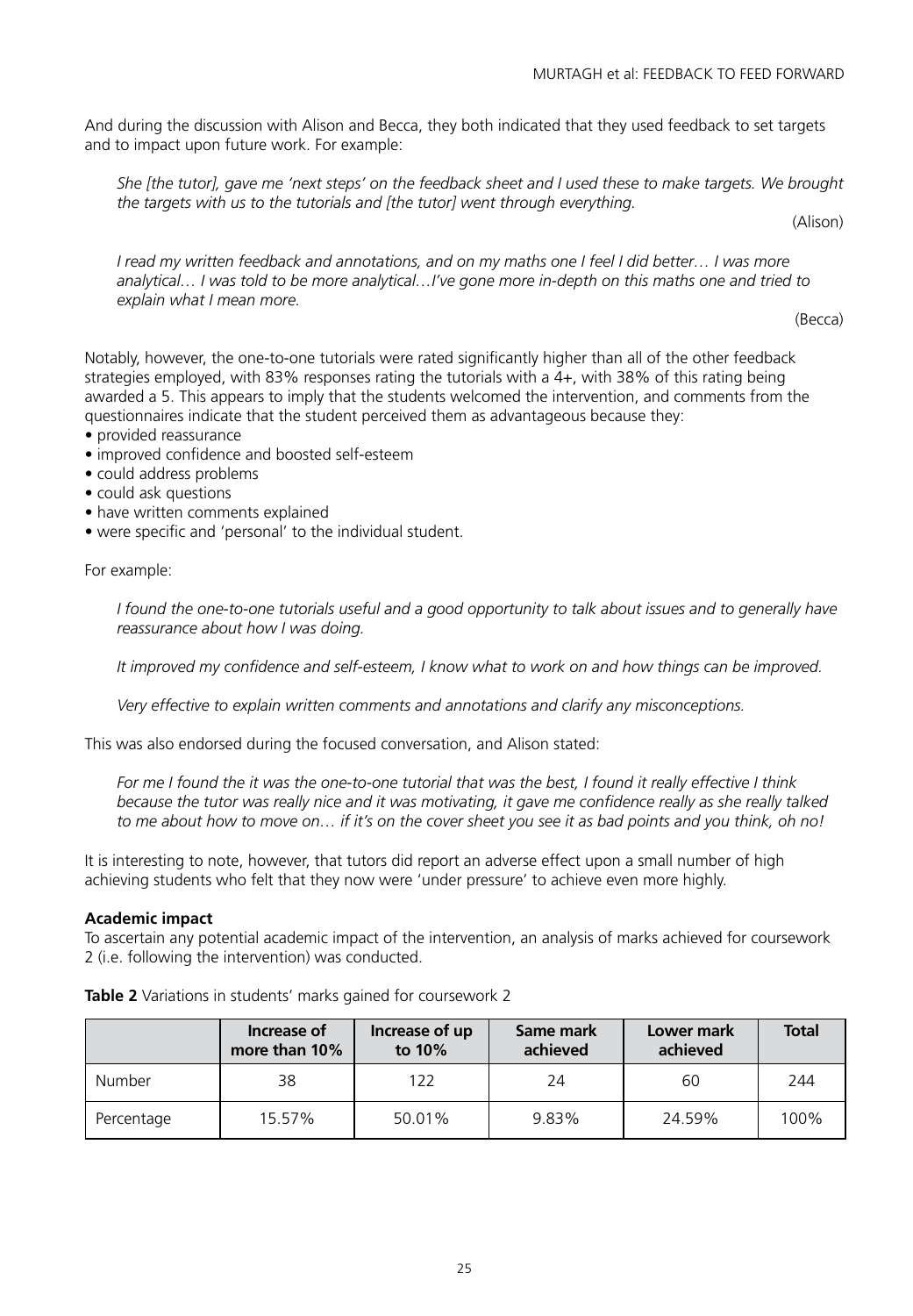|             | Increase of more<br>than $10\%$ | Increase of up to<br>10% | Same mark<br>achieved | Lower mark<br>achieved |
|-------------|---------------------------------|--------------------------|-----------------------|------------------------|
| $Cw1 - 70+$ |                                 | $5(2\%)$                 | $3(1.2\%)$            | $2(0.8\%)$             |
| $Cw1 - 60+$ | $3(1.2\%)$                      | 30 (12%)                 | $7(2.8\%)$            | 25 (10%)               |
| $Cw1 - 50+$ | 11(4%)                          | 64 (26%)                 | $8(3.2\%)$            | 23 (9.4%)              |
| $Cw1 - 40+$ | 15 (6.24%)                      | 20 (8%)                  | 5(2%)                 | 9(3.6%)                |
| $Cw1 - 30+$ | $9(3.6\%)$                      | $2(0.8\%)$               | $1(0.4\%)$            | $1(0.4\%)$             |
| $Cw1 - 20+$ |                                 | $1(0.4\%)$               |                       |                        |

**Table 3** Trainees' starting points (i.e. marks achieved for coursework 1)

One hundred and eighty four trainees (75%) had achieved the same, or higher, marks for coursework 2, as compared with coursework 1. It is interesting to note that many trainees who achieved a mark increase in excess of 10% had gained a low mark for coursework 1 (i.e. less than 50%). The gaining of this low first mark, the personal tutorial and target setting are reported by trainees to have been the support and 'wake up call' they needed. Of the trainees who gained high marks for coursework 1 (i.e. more than 70%) only 5 (2%) succeeded in improving their marks; 3 (1.2%) gained identical marks and 2 (0.8%) scored lower marks.

It is important, however, to raise a note of caution at this point about the use of marks as a tool to measure student performance. There is a body of research (Harlen and Crick, 2003; Butler, 1988; Craven et al., 1991) which highlights the power of marks or grades to demotivate students, as students inevitably compare their marks with each other and set about the goal of simply achieving a higher mark on each subsequent piece of work. The focus upon learning can be lost, thus supporting the argument for students to receive marks within a context of supported self-assessment.

#### **Reflection on our practice**

Our aim is to provide opportunities for our students to develop as self-regulated learners and through reflecting on our practice, it has become evident that there were perhaps aspects of our assessment and feedback processes in which we were not facilitating this. Figure 1 demonstrated that in our linear approach to assessment and feedback, opportunities for student engagement were minimal. In seeking to remedy this, the introduction of one-to-one tutorials for the Year 1 cohort has provided opportunities for students to engage in self-reflection through promoting target setting and to engage in a feedback discourse with tutors, which has been welcomed by the students.

Although the intervention strategy has arguably been a very welcome and positive experience for our students, we believe that there are further implications that need to be considered in our future work.

First, the 'adapted' linear approach (Figure 2) has served the role of encouraging students to begin to engage in the assessment and feedback process, through promoting target setting and feedback discourse opportunities. However, socio-constructivist approaches to student learning and assessment also emphasise the role of peers (Rust, O'Donovan and Price, 2005), and there is a growing body of knowledge that indicates that peer assessment opportunities can be powerful means of engaging students because:

*Their communication with one another can use shared language forms and can provide tenable models, so that achievement of some can convey meaning and value of the exercise to those still struggling. An additional factor is that students often accept, from one another, criticisms of their work that they would not take seriously if made by their teacher.*

(Black et al., 2003: 50)

On this basis we have reflected on our 'adapted' linear approach and believe that there is scope for its development.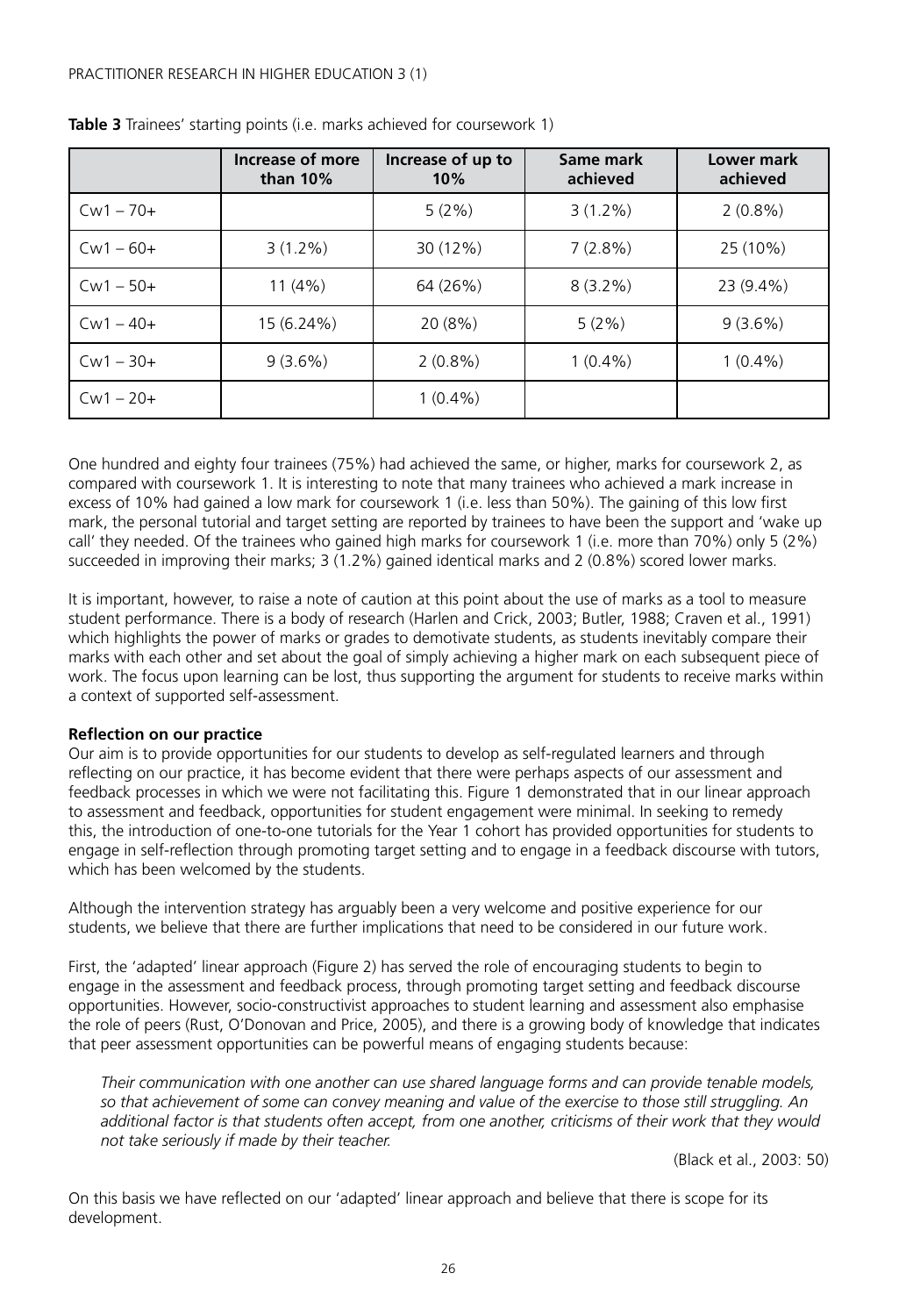For example, as in the linear approach, much of the emphasis is on the tutor, with the tutor setting assessments and providing feedback. In such a context, students appear to be portrayed as passive, learning only as a consequence of the decisions made by the tutor (Dann, 2002). Yet, being mindful of the work of Torrance and Pryor (1998) it can be argued that formative assessment should be essentially focused on the student experience; that it must inevitably involve them reflecting on what they have achieved and how they have achieved it.

Therefore, our aim is to develop assessment and feedback strategies which involve all parties, so that students are involved in a 'community of practice' (Wenger, 1998), engaging in the process of social learning and shared sociocultural practices in the assessment process (Figure 3)



**Figure 3** Connecting with feedback to support and develop self-regulated learning

Figure 3 demonstrates our desire that students are active in the assessment and feedback process at all levels, built on the notion that:

*Students are not simply receptacles for transmitted information, but active makers of meaning within particular learning contexts.*

(Higgins et al. 2002:54)

And that feedback:

*… has the capacity to turn each item of assessed work into an instrument for the further development of each student's learning*

(Hyland, 2000:34)

As Sadler (1989) argues, the purpose of formative assessment should be to equip students gradually with the evaluative skills that their teachers possess.

#### **Conclusion**

The first year of the introduction of a feedback intervention strategy has shown that students can be effectively supported in engaging with feedback about their practice and that this enhances their development of the competences and skills required at the outset of their degree programme.

Figure 3 identifies a model of practice that captures the features of formative assessment as identified by, for example, Black and Wiliam (1988) and Sadler (1989), that serves to have a positive impact on student achievement through effective engagement with formative assessment practices. In such a model students are fully engaged in the assessment process, thus enabling them to achieve their desired level of competence.